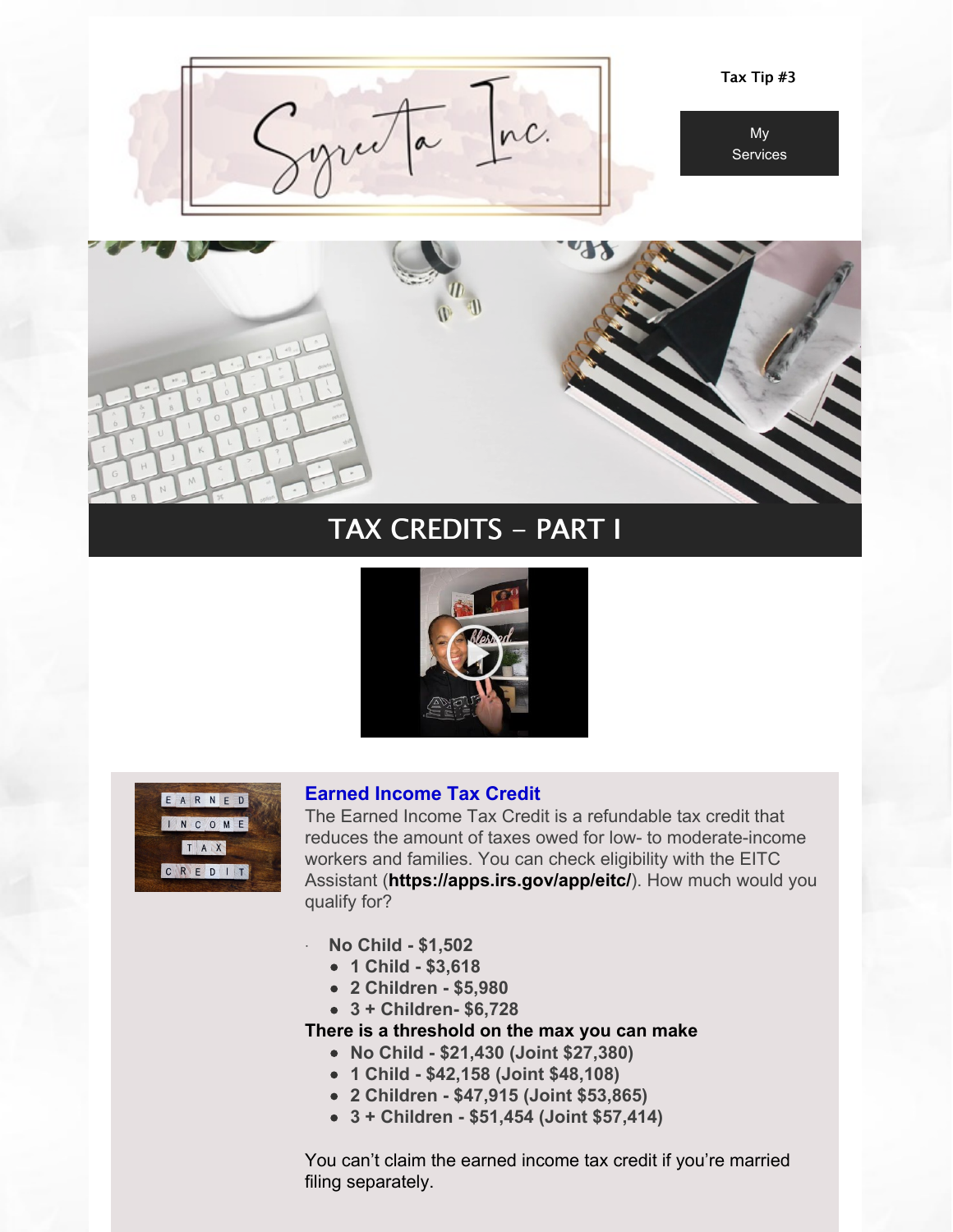Child must be under 19 at the end of the year and younger than you or your spouse if you're filing jointly, OR the child must be under 24 if he or she was a full-time student.

There's no age limit for kids who are permanently and totally disabled.

If you claim the EITC, the IRS cannot issue your refund until mid-February by law.

# **Child Tax Credit**

- The new child tax credit was made fully refundable in 2021 and increased to up to \$3,600 per year per child through age 5, and up to \$3,000 per year for children ages 6 to 17.
- Parents of newborns born in 2021 can also claim this credit in 2022.
- Eligible families automatically received half the total of the payments in advance monthly installments in July through December 2021, unless they unenrolled.
- When families file their taxes in 2022, they'll get the remainder of the benefit they didn't get through the 2021 advance monthly installments. Even if a parent makes little to no income, they are still eligible for the expanded child tax credit, but payment amounts do phase out with higher incomes.
- Dependents who are 18 years old can qualify for \$500 each. (Dependents between the ages of 19 and 24 may qualify as well, but they must be enrolled in college full time.)

| Feb-             | Ph. | <b>Schools</b>                     | <b>Credits &amp; Deductions</b>                                                        | <b>Ecres &amp; European</b>                                                                                                                                      |  |  |
|------------------|-----|------------------------------------|----------------------------------------------------------------------------------------|------------------------------------------------------------------------------------------------------------------------------------------------------------------|--|--|
|                  |     |                                    | cance a Gastra & Beductions if includedly a literature Craft technology presents and a |                                                                                                                                                                  |  |  |
|                  |     |                                    |                                                                                        | Advance Child Tax Credit Payments in 2021                                                                                                                        |  |  |
| <b>Interdups</b> |     |                                    |                                                                                        | Taglen   Europe   世文学生   生文/天教                                                                                                                                   |  |  |
|                  |     | Arrest Ond Tax Grade               |                                                                                        | Triportal Lichtinges to the Uniti Specieshi and help many facing existing<br>The IPS in 8 payment the rotal credit constant in advertising control y payments in |  |  |
|                  |     | <b>Enned Income Rectivals</b>      |                                                                                        | after you file your 2021 income tax return. These changes at ply to Lie your ,<br>loqually by a reason O do Tax C odi; poveres 5, you - and your spouse, if      |  |  |
|                  |     | <b>Bedressen and Self Employed</b> |                                                                                        | . Filled a 2014 or 2020 can recurre and claimed the Oni of Tax Coveta annual                                                                                     |  |  |

# **ADVANCE Child Tax Credit Payments**

Families who received advance payments this year will need to keep an eye out IRS letter 6419, the official documentation that has the details to be reported for a taxpayer's advance Child Tax Credit (CTC) payments. This letter will provide:

- Total amount of advance CTC payments received for 2021; this information goes on Schedule 8812
- Number of qualifying children counted in determining the advance CTC
- Taxpayers who received less than the amount for which they're eligible will claim a credit for the remaining amount of child tax credit on their 2021 tax return.
- Eligible families who did not get monthly advance payments in 2021 can still get a lump-sum payment by claiming the child tax credit when they file a 2021 federal income tax return next year. This includes families who don't normally need to file a return.

Failure to use the amounts referenced in the IRS Letter 6419 on a customer's return could trigger a manual review thus possibly delaying the refund by 6-8 weeks.

To view your Advance payments visit: **https://www.irs.gov/credits[deductions/child-tax-credit-update-portal](https://www.irs.gov/credits-deductions/child-tax-credit-update-portal)**

**\*\* NOTE \*\*** The IRS has announced again there will likely be tax refund payment delays. In particular for those claiming the **Earned Income Tax Credit (EITC) or the Additional Child Tax Credit (ACTC)** refunds may not be processed until mid to late February in order to perform further identity verification checks.

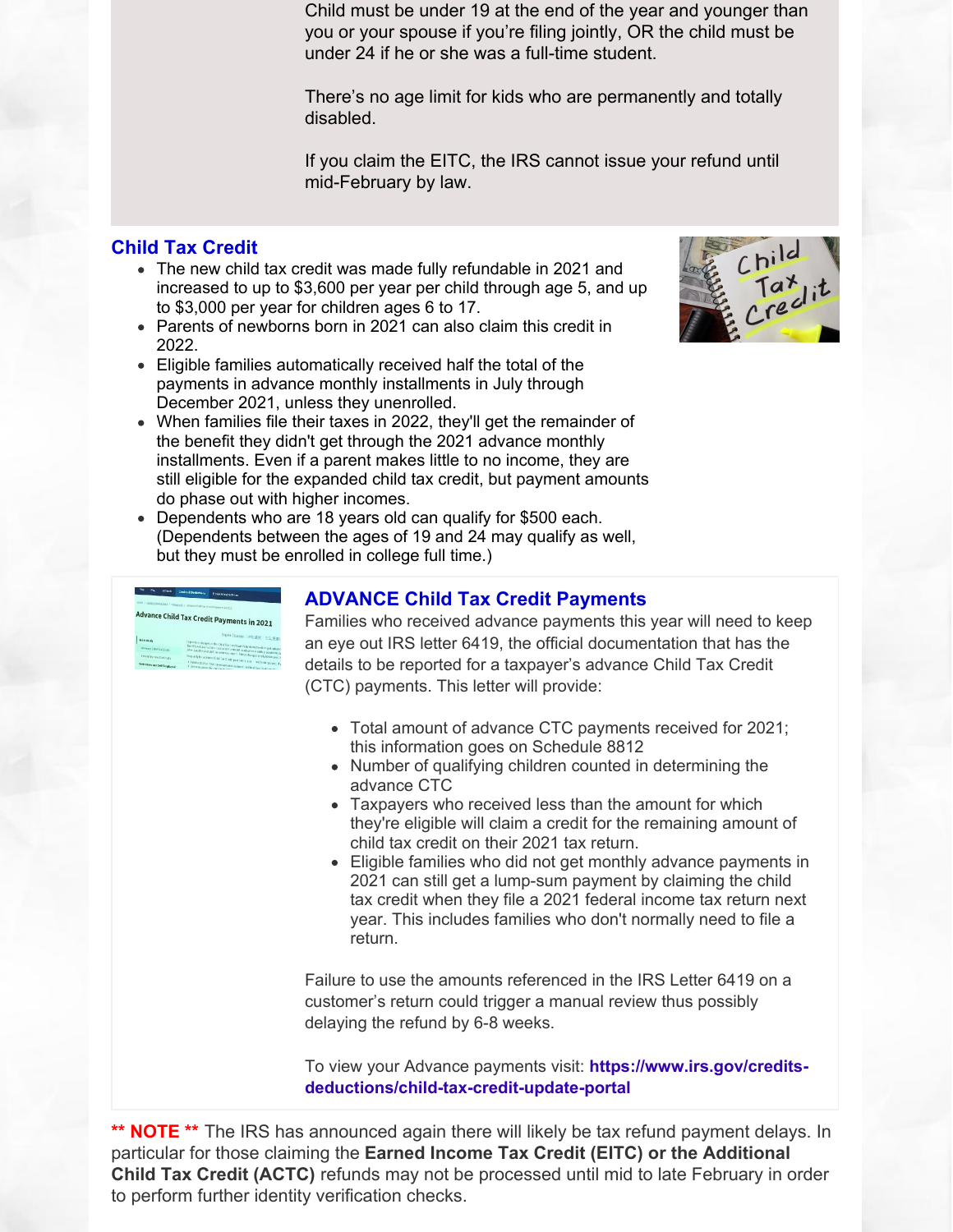### **Child and Dependent Care Credit**

If you care for a child or another dependent in your household, you may be able to receive up to 50% back as a tax break or refund for your child care-related expenses in 2021. The American Rescue Plan Act of 2021, was enacted on March 11, 2021, making the Child and Dependent Care credit substantially more generous and potentially refundable.

- Up to \$4,000 for one qualifying person and \$8,000 for two or more qualifying persons
- You could be eligible to receive up to 50% back as a tax break or refund for 2021 childcare-related expenses. The amount you'll be able to claim maxes out at \$8,000 for one dependent and \$16,000 for two or more.
- It's limited to the earned income of the parent with the lowest income, i.e. both parents have to earn at least \$16,000 to get the maximum credit of \$8,000.

#### *Whose eligible:*

- Be under the age of 13, or
- Be unable to care for themselves if 13 or older (for example, if you have a spouse or older dependent who is impaired and incapable of caring for themselves, and has lived with you for more than half the year, or
- Be physically or mentally incapable of self-care -- even if their income was \$4,300 or more.

#### *What counts as a qualifying expense for the credit?*

- Daycare expenses
- Before and after school care programs
- Day camp
- Transportation
- Babysitters, nannies, housekeepers.  $\bullet$

### **Note of Caution**: Parents who pay their babysitter's cash

"under the table" can't claim the child care tax credits since the income may not be claimed or documented by the provider.



# **Economic Impact (Stimulus) Payments and claiming the Recovery Rebate Credit**

[Individuals](https://www.irs.gov/coronavirus/economic-impact-payment-information-center) who didn't qualify for the third **Economic Impact Payment** or did not receive the full amount may be eligible for the **[Recovery](https://www.irs.gov/newsroom/recovery-rebate-credit) Rebate Credit** based on their 2021 tax information. They'll need to file a 2021 tax return, even if they don't usually file, to claim the credit.

Individuals will also need the amount of their third Economic Impact Payment and any Plus-Up Payments received to calculate their correct 2021 Recovery Rebate Credit amount when they file their tax return. Ensuring they use the correct payment amounts will help them avoid a processing delay that may slow their refund. The IRS letter 6475 is the official documentation that contains the total amount of the **third [Economic](https://www.irs.gov/coronavirus/third-economic-impact-payment) Impact Payment and any Plus-Up Payments** received. Taxpayers should keep this and any other IRS letters about their stimulus

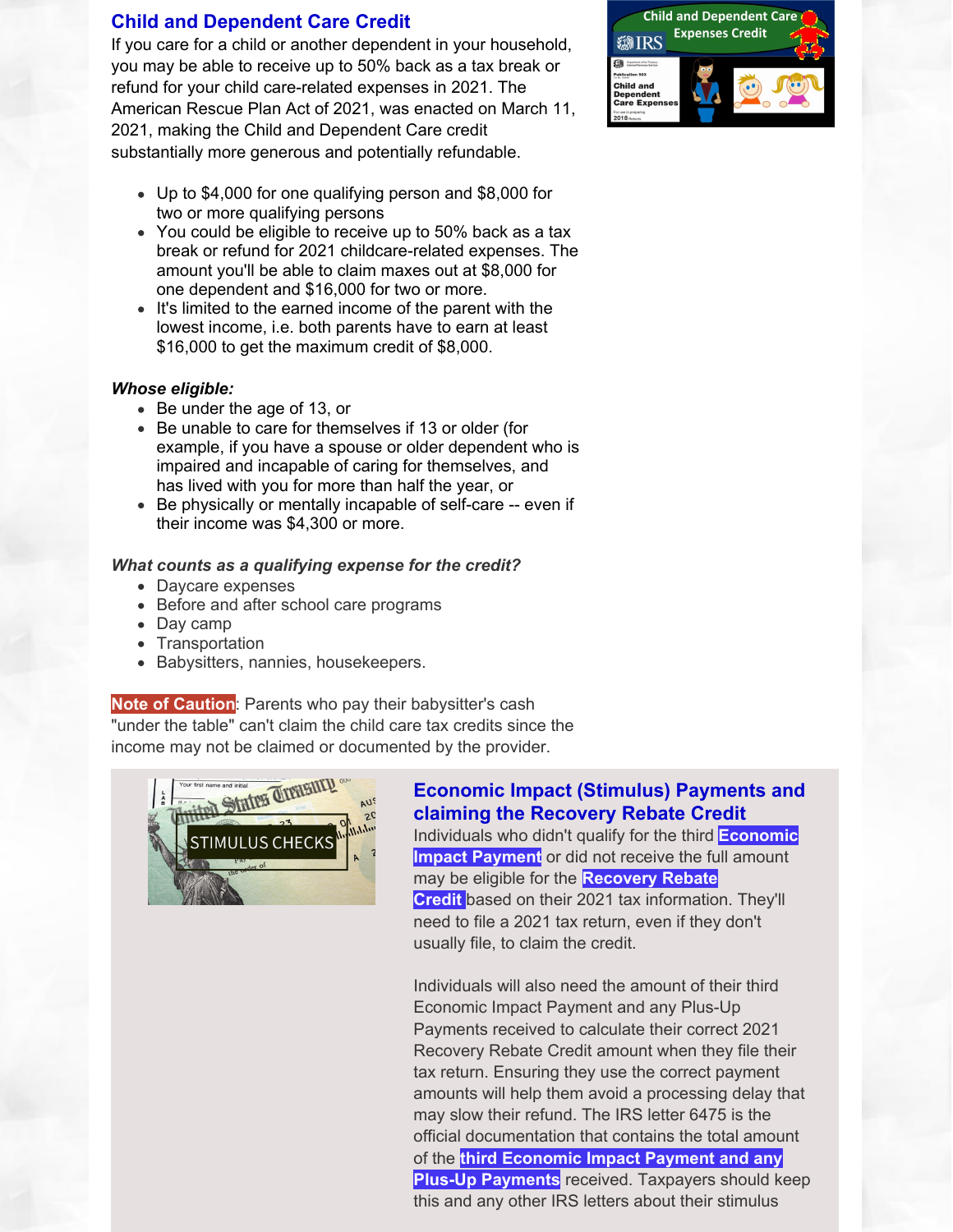payments with other tax records.

Taxpayers who didn't qualify for EIP-3 or did not receive the full amount may be eligible for the Recovery Rebate Credit (RRC) based on their 2021 tax information. They'll need to file a 2021 tax return, even if they don't usually file, to claim the credit.

[Individuals](https://www.irs.gov/payments/your-online-account) can also log in to their **IRS.gov Online Account** to securely access their Economic Impact Payment amounts.

Missing first and second payments can only be claimed on your **2020** tax return.



### **Premium Tax Credit**

The premium tax credit is a refundable tax credit that can help lower your insurance premium costs when you enroll in a health plan through the Health Insurance Marketplace. The amount of credit you receive depends on your estimated income and your household information, which you'll report on any application you file with the Marketplace.

For the 2021 tax year, you must repay the difference between the amount of premium tax credit you received and the amount you were eligible for.

#### **Adoption Tax Credit**

Adoptions finalized in 2021, there is a federal adoption tax credit of up to \$14,440 per child. The 2021 adoption tax credit is NOT refundable, which means taxpayers can only use the credit if they have federal income tax liability. However, the adoption tax credit covers adoption fees, court costs, attorney fees, traveling expenses and other expenses that are directly related to adoption.

The credit applies one time for each adopted child and should be claimed when taxpayers file taxes for 2021.

#### **To be eligible for the credit, parents must:**

- Have adopted a child other than a stepchild — A child must be either under 18 or be physically or mentally unable to take care of him or herself.
- Be within the income limits Income affects how much of the credit parents can claim. In 2021, families with a modified adjusted gross income below \$216,660 can claim full credit. Those with incomes from \$216,660 to \$256,660 can claim partial credit, and those with incomes above \$256,660 cannot claim the credit.

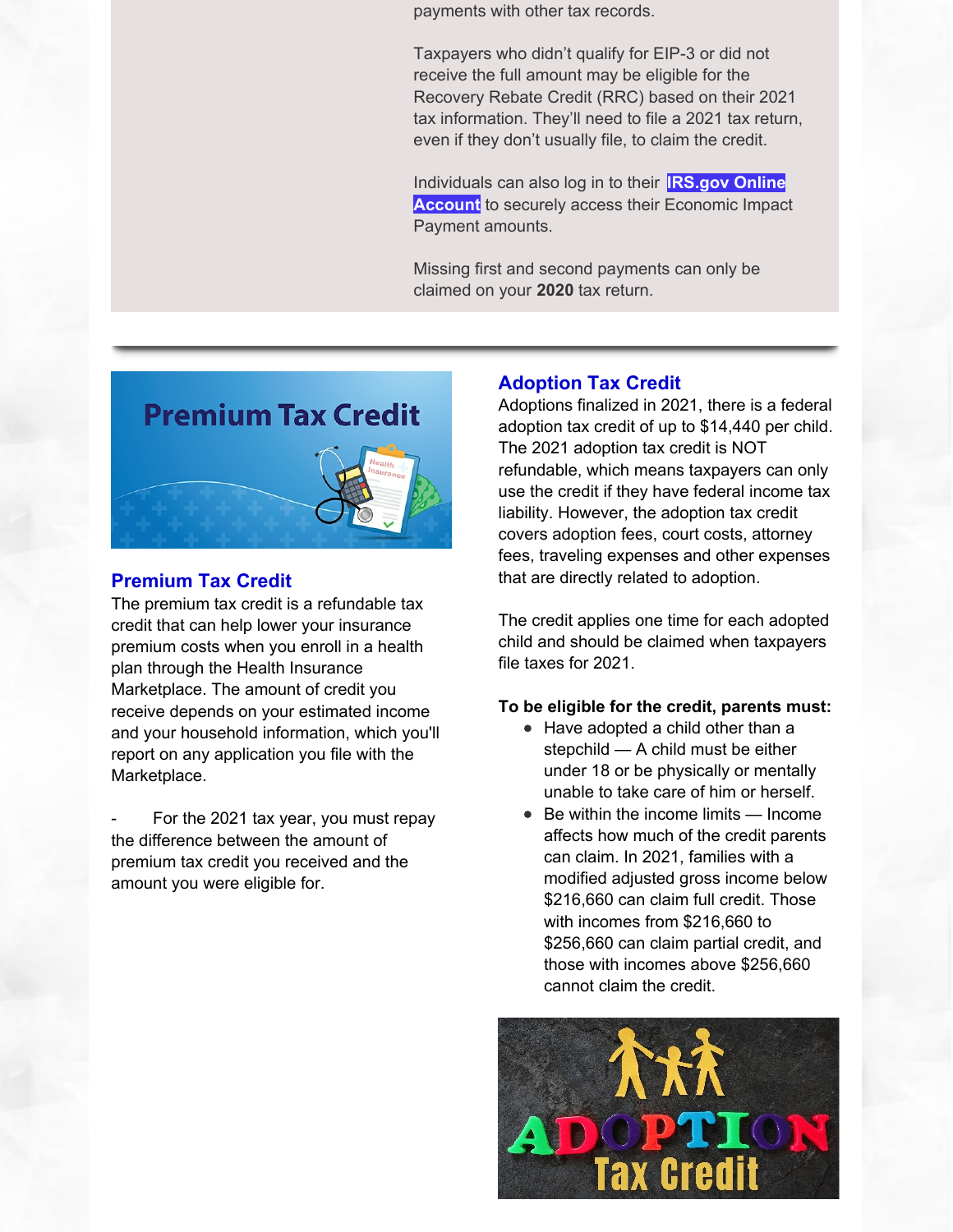

### **Residential Energy Credit**

For the energy-efficient homeowner, you could claim a **[residential](https://www.irs.gov/newsroom/energy-incentives-for-individuals-residential-property-updated-questions-and-answers) energy credit**. The credit includes:

- Energy-efficient windows and doors
- Roofs
- Insulation
- Energy-efficient heating and AC systems
- Water heaters
- Biomass stoves
- Qualifying solar electric property and solar water heaters

### **Saver's credit**

If you make contributions to an individual retirement account or employersponsored retirement plan, such as a 401(k), you may qualify for the saver's credit. You must be at least 18 years of age, you can't be a full-time student and no one else can claim you as a dependent on their tax return. The amount of the credit depends on your AGI, but can be between 50%, 20% or 10% (the maximum you could receive is \$1,000 if filing alone or \$2,000 if filing jointly).





### **Medical and Dental Expenses**

Even with insurance, you might have to pay for medical expenses out of pocket. You can **deduct these [expenses](https://www.irs.gov/taxtopics/tc502)** for you, your spouse or any of your dependents, as long as the total amount exceeds 7.5% of your AGI. Possible expenses include:

- Fees to doctors, dentists, specialists, mental health professionals, and even nontraditional medical practitioners
- Hospital care, residential nursing home care, and acupuncture treatments
- Treatment for alcohol, drug addiction, smoking-cessation programs, and prescription drugs for nicotine withdrawal and related addiction needs
- Payments for insulin, eyeglasses, contact lenses, hearing aids, crutches, wheelchairs, guide dogs, and other service animals

Unfortunately, funeral expenses, over-the-counter medications, and most cosmetic surgery can't be deducted.



### **Charitable Contribution Deductions**

**Charitable [contributions](https://www.irs.gov/charities-non-profits/charitable-organizations/charitable-contribution-deductions)** are one of the most common ways to get a tax deduction. You can deduct contributions of money or property you donated to qualified



### **Health Savings Account Contribution**

If you have a health savings account, contributions made to your HSA are not subject to federal income tax. You can also claim a tax deduction for making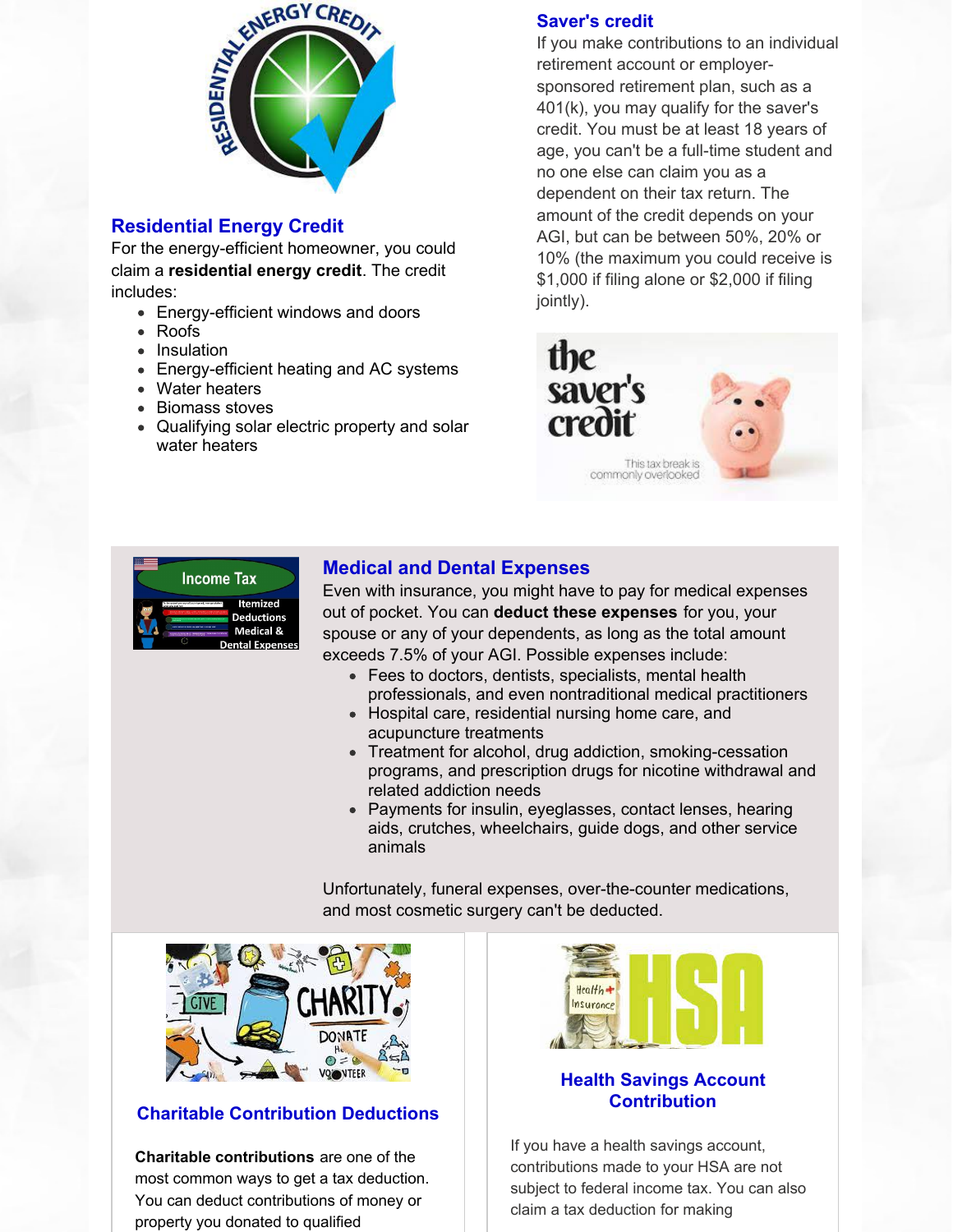organizations, but you'll need to itemize your deductions.

In most cases, you can deduct up to 100% of your AGI, but there are some cases where you might be limited to 20% or 30%. contributions to your HSA. Contribution limits vary by your high-deductible health plan, your age and the date you become eligible.

#### **A little Q & A to better determine who can be claimed as a dependent/qualifying child.**

#### **Claiming Dependents**

There are two types of dependents, each subject to different rules:

- A qualifying child
- A qualifying relative

For both types of dependents, you'll need to answer the following questions to determine if you can claim them.

**Are they a citizen or residents?** The person must be a U.S. citizen, a U.S. national, U.S. resident, or a resident of Canada or Mexico. Many people wonder if they can claim a foreign-exchange student who temporarily lives with them. The answer is maybe, but only if they meet this requirement.

**Are you the only person claiming them as a dependent?**You can't claim someone who takes a personal exemption for himself or claims another dependent on his own tax form.

**Are they filing a joint return?** You cannot claim someone who is married and files a joint tax return. Say you support your married teenaged son: If he files a joint return with his spouse, you can't claim him as a dependent.

#### **Qualifying Child**

In addition to the qualifications above, to claim an exemption for your child, you must be able to answer "yes" to all of the following questions.

**Are they related to you?** The child can be your son, daughter, stepchild, eligible foster child, brother, sister, half brother, half-sister, stepbrother, stepsister, adopted child or an offspring of any of them.

**Do they meet the age requirement?** Your child must be under age 19 or, if a full-time student, under age 24. There is no age limit if your child is permanently and totally disabled.

**Do they live with you?** Your child must live with you for more than half the year, but several exceptions apply.

**Do you financially support them?** Your child may have a job, but that job cannot provide more than half of her support.

**Are you the only person claiming them?** This requirement commonly applies to children of divorced parents. Here you must use the "tie-breaker rules," which are found in IRS Publication 501. These rules establish income, parentage, and residency requirements for claiming a child.

#### **Qualifying Relative**

Many people provide support to their aging parents. But just because you mail your 78-year-old mother a check every once in a while doesn't mean you can claim her as a dependent. Here is a checklist for determining whether your mom (or another relative) qualifies.

**Do they live with you?** Your relative must live at your residence all year or be on the list of "relatives who do not live with you" in Publication 501. About 30 types of relatives are on this list.

**Do they make less than \$4,300 in 2021?**Your relative cannot have a gross income of more than \$4,300 in 2019 and be claimed by you as a dependent.